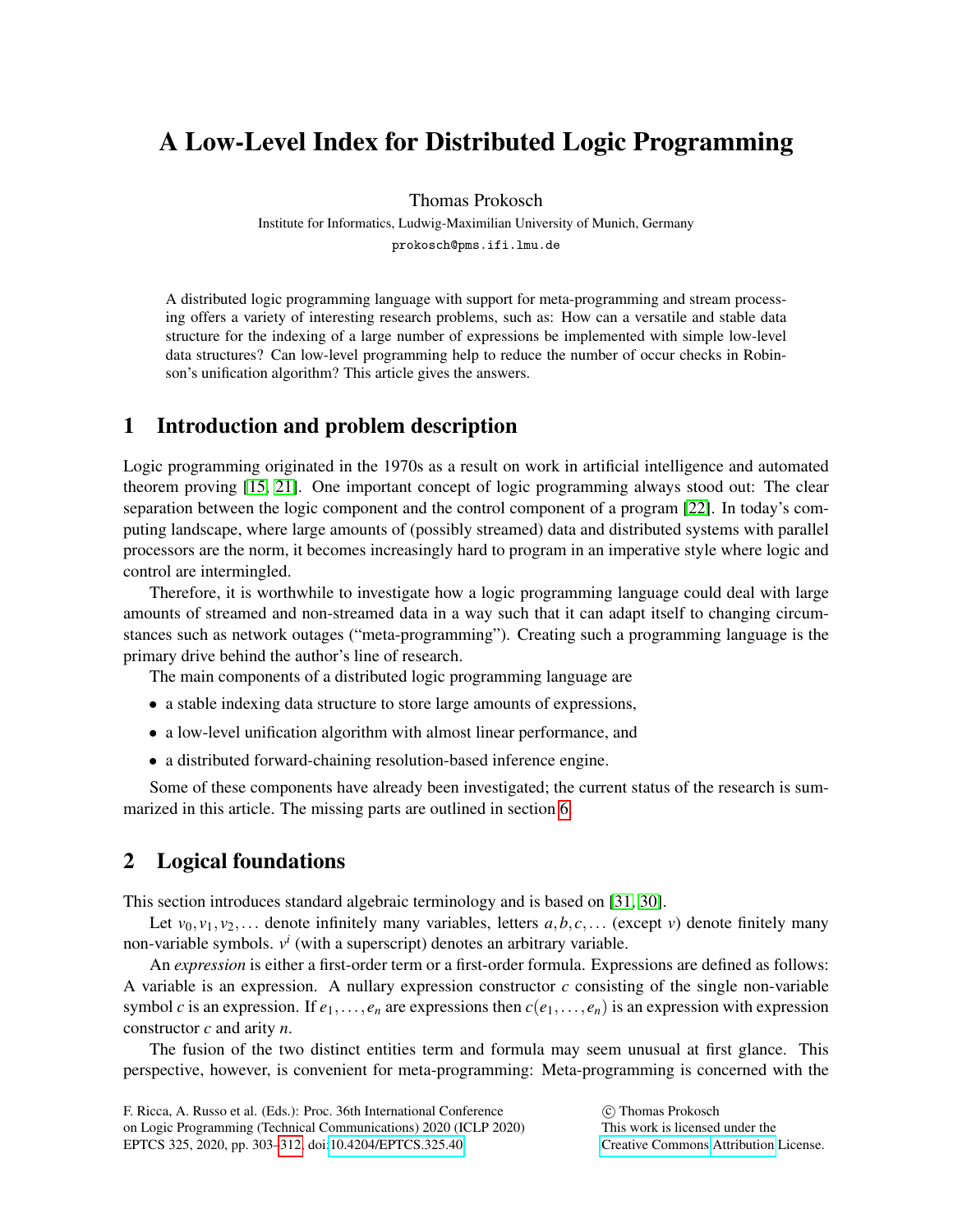generation and/or modification of program code through program code. Thus, meta-programming applied to logic programming may require the modification of formulas through functions which may be difficult to achieve when there is a strict distinction between terms and formulas. Commonly, a so-called *quotation* is used to maintain such a distinction when it is necessary to allow formulas to occur inside of terms. However, it was shown [\[4,](#page-7-1) [18,](#page-8-5) [20\]](#page-8-6) that it is not necessary to preserve such a distinction and that by removing it, the resulting language is a conservative extension of first-order logic [\[2\]](#page-7-2).

Let *E* denote the set of expressions and *V* the set of variables. A substitution  $\sigma$  is a total function  $V \to E$  of the form  $\sigma = \{v^1 \mapsto e_1, \dots, v^n \mapsto e_n\}$ ,  $n \ge 0$  such that  $v^1, \dots, v^n$  are pairwise distinct variables, and  $\forall i \in \{1, ..., n\}$   $\sigma(v^i) = e_i$ , and  $\sigma(v) = v$  if  $v \neq v^i$ . A substitution  $\sigma$  is a renaming substitution iff  $\sigma$  is a permutation of variables, that is  $\{v^i \mid 1 \le i \le n\} = \{e_i \mid 1 \le i \le n\}$ .  $\sigma$  is a renaming substitution for an expression *e* iff  $\{e_i \mid 1 \le i \le n\} \subseteq V$  and for all distinct variables  $v^j, v^k$  in *e* the inequality  $\sigma(v^j) \neq \sigma(v^k)$ holds.

The application of a substitution  $\sigma$  to an expression *e*, written  $\sigma(e)$ , is defined as the usual function application, i.e. all variables  $v^i$  in *e* are simultaneously substituted with expressions  $\sigma(v^i)$ . The application of a substitution  $\sigma$  to a substitution  $\tau$ , written  $\sigma\tau$ , is defined as  $(\sigma\tau)x = \sigma(\tau(x))$ .

## 3 Low-level representations

One of the most important aspects in designing efficient algorithms is finding a good in-memory representation of the key data structures. The in-memory representation of variables, expressions, and substitutions described in this section has already been published in [\[31,](#page-8-3) [30\]](#page-8-4) and is based on the prefix notation of expressions. The prefix notation is a flat representation without parentheses; the lack of parentheses makes this representation especially suited for the flat memory address space of common hardware. For example, the prefix notation of the expression  $f(a, v_1, g(b), v_2, v_2)$  is  $f/5 a/0 v_1 g/1 b/0 v_2 v_2$ .

A similar but distinct expression representation is the flatterm representation [\[5,](#page-7-3) [6\]](#page-7-4).

#### 3.1 Representation of expressions

An expression representation that is particularly suitable for a run-time system of a logic programming language is as follows: Each expression constructor is stored as a compound of its symbol *s* and its arity *n*. Each variable either stores the special value nil if the variable is unbound or a pointer if the variable is bound. It is worth stressing that the name of a variable is irrelevant since its memory address is sufficient to uniquely identify a variable. Two distinct expression representations do not share variables.

In order to be able to represent non-linear expressions, i.e. expressions in which a variable occurs more than once, two kinds of variables need to be distinguished: Non-offset variables and offset variables. The first occurrence of a variable is always a non-offset variable, represented as described above. All following occurrences of this variable are offset variables and are represented by a pointer to the memory address of the variable's first occurrence. Care must be taken when setting the value of an offset variable: Not the memory cell of the offset variable is modified but the memory cell of the base variable it refers to.

The type of the memory cell (i.e. expression constructor cons, non-offset variable novar, or offset variable ofvar) is stored as a three-valued flag at the beginning of the memory cell. Assuming that a memory cell has a size of 4 bytes, a faithful representation of the expression  $f(a, v_1, g(b), v_2, v_2)$  starting at memory address 0 is: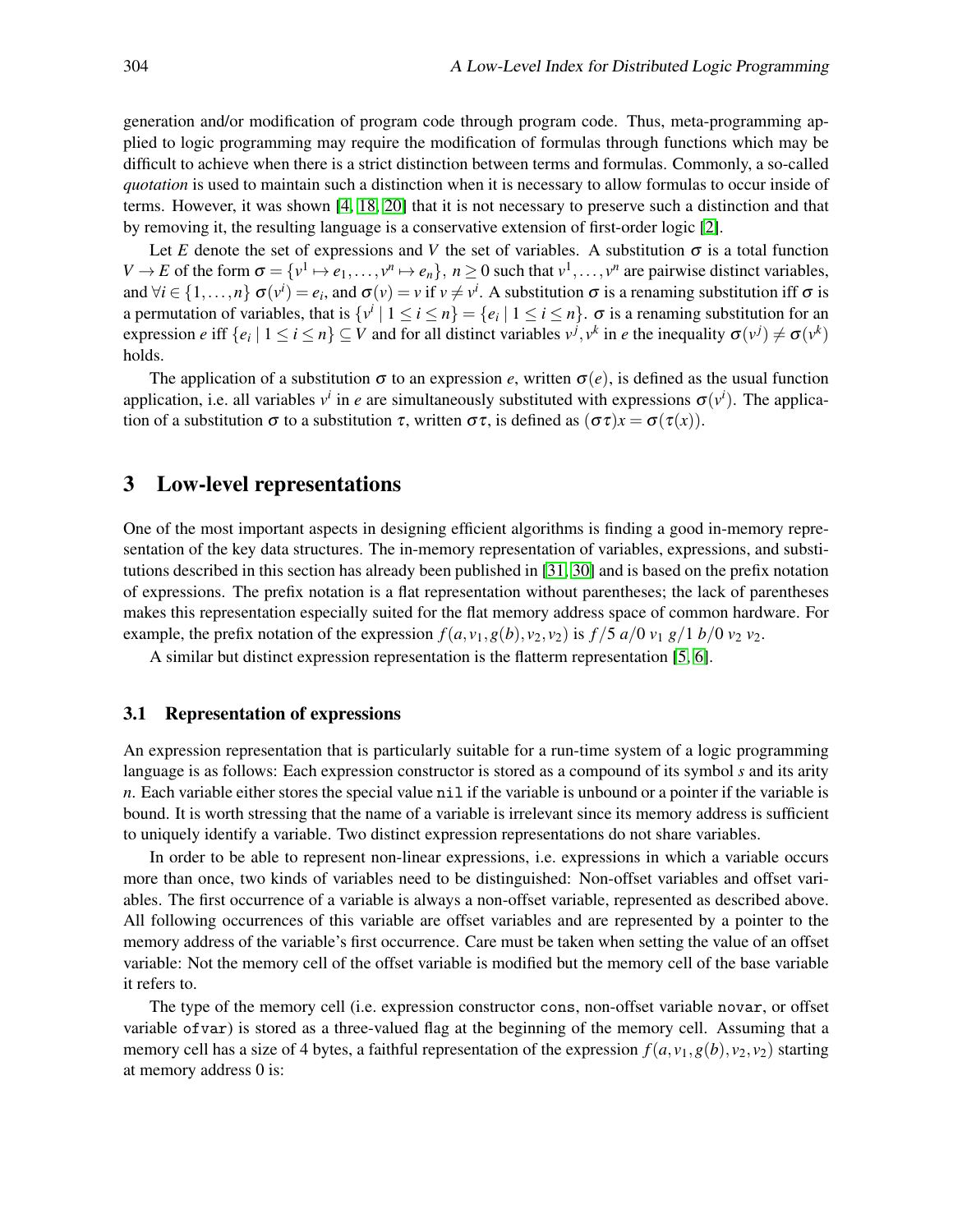|  |  |  |  |  | 0 1 2 3 4 5 6 7 8 9 10 11 12 13 14 15 16 17 18 19 20 21 22 23 24 25 26 27                                                                                                                                                                                                                                        |  |  |  |  |  |  |  |  |  |
|--|--|--|--|--|------------------------------------------------------------------------------------------------------------------------------------------------------------------------------------------------------------------------------------------------------------------------------------------------------------------|--|--|--|--|--|--|--|--|--|
|  |  |  |  |  | $\begin{bmatrix} \frac{2}{5} & f/5 & \frac{2}{5} & a/0 & \frac{1}{2} \\ 0 & 0 & 0 & 0 & 0 \end{bmatrix} \begin{bmatrix} \frac{2}{5} & f/5 & \frac{2}{5} & 0 \\ 0 & 0 & 0 & 0 \\ 0 & 0 & 0 & 0 \end{bmatrix} \begin{bmatrix} \frac{2}{5} & f/5 & \frac{2}{5} & 0 \\ 0 & 0 & 0 & 0 \\ 0 & 0 & 0 & 0 \end{bmatrix}$ |  |  |  |  |  |  |  |  |  |

The offset variable at address 24 contains the value 4 which must be subtracted from its address yielding 20, the address of the base variable the offset variable refers to.

Reading an in-memory expression representation involves traversing the memory cells from left to right while keeping a counter of the number of memory cells still to read. Each read memory cell decreases this counter by one, and the arities of expression constructors are added to the counter. Eventually, the counter will drop to zero which means that the expression has been read in its entirety.

In subsequent examples the expression representation is simplified to not include type flags.

#### 3.2 Representation of substitutions and substitution application

An elementary substitution  $\{v^i \mapsto e\}$  is represented as a tuple of two memory addresses, the address of the variable  $v^i$  and the address of the first memory cell of the expression representation of *e*. A substitution is represented as a list of tuples of addresses. Assume the representation of the expression  $f(a, v_1, g(b), v_2, v_2)$  starts at address 0 and the representation of the expression  $h(a, v_3)$  at address 36, then the substitution  $\{v_2 \mapsto h(a, v_3)\}$  is represented as the tuple (20,36):

| 0 1 2 3 4 5 6 7 8 9 10 11 12 13 14 15 16 17 18 19 20 21 22 23 24 25 26 27 28 29 30 31 32 33 34 35 36 37 38 39 40 41 42 43 44 45 46 47 |  |
|---------------------------------------------------------------------------------------------------------------------------------------|--|
|---------------------------------------------------------------------------------------------------------------------------------------|--|

|  | $\sim$<br>$\sim$<br>u<br>$\overline{\phantom{a}}$ | nıl | $\sigma$<br>ັ |  | $n_{11}$ |  | $\cdots$ | $\overline{\phantom{a}}$<br>-<br>— | $\sim$<br>u | nu |
|--|---------------------------------------------------|-----|---------------|--|----------|--|----------|------------------------------------|-------------|----|
|--|---------------------------------------------------|-----|---------------|--|----------|--|----------|------------------------------------|-------------|----|

Substitution application simply consists of setting the contents of the memory cell of the variable to the address of the expression representation to be substituted. After the substitution application  $f(a, v_1, g(b), v_2, v_2)$  $\{v_2 \mapsto h(a, v_3)\}$  memory contents is:

|  |  |  |  |  |  | 2 3 4 5 6 7 8 9 10 11 12 13 14 15 16 17 18 19 20 21 22 23 24 25 26 27 28 29 30 31 32 33 34 35 36 37 38 39 40 41 42 43 44 45 46 47 |  |  |  |  |  |  |  |  |          |  |  |  |  |  |  |  |  |
|--|--|--|--|--|--|-----------------------------------------------------------------------------------------------------------------------------------|--|--|--|--|--|--|--|--|----------|--|--|--|--|--|--|--|--|
|  |  |  |  |  |  |                                                                                                                                   |  |  |  |  |  |  |  |  | $\cdots$ |  |  |  |  |  |  |  |  |

Observe that the contents of the offset variable at address 24 keeps its offset 4 unchanged, and that the contents of the non-offset variable at address 20 contains an absolute address.

## 4 Storage and retrieval

Automated reasoning [\[34\]](#page-9-1) relies upon the efficient storage and retrieval of expressions. Standard data structures such as lists or hash tables can be used for this task but more specialized data structures, known as term indexing [\[14,](#page-8-7) [36\]](#page-9-2) data structures, can significantly improve the retrieval speed of expressions [\[6,](#page-7-4) [36,](#page-9-2) [35\]](#page-9-3). Depending on the application, certain characteristics of a term indexing data structure are beneficial. For meta-programming [\[2\]](#page-7-2) the retrieval of expressions unifiable with a query as well as retrieval of instances, generalizations, and variants of a query are desirable. For tabling [\[39,](#page-9-4) [32,](#page-9-5) [19\]](#page-8-8), a form of memoing used in logic programming, the retrieval of variants and generalizations of queries needs to be well supported. In this section, which is based upon already published work [\[30\]](#page-8-4), *instance tries* are proposed. Instance tries are trees which offer a few conspicuous properties such as:

- Stability. Instance tries are stable in the sense that the order of insertions into and removals from the data structure does not determine its shape.
- Versatility. Instance tries support the retrieval of generalizations, variants, and instances of a query as well as those expressions unifiable with a query.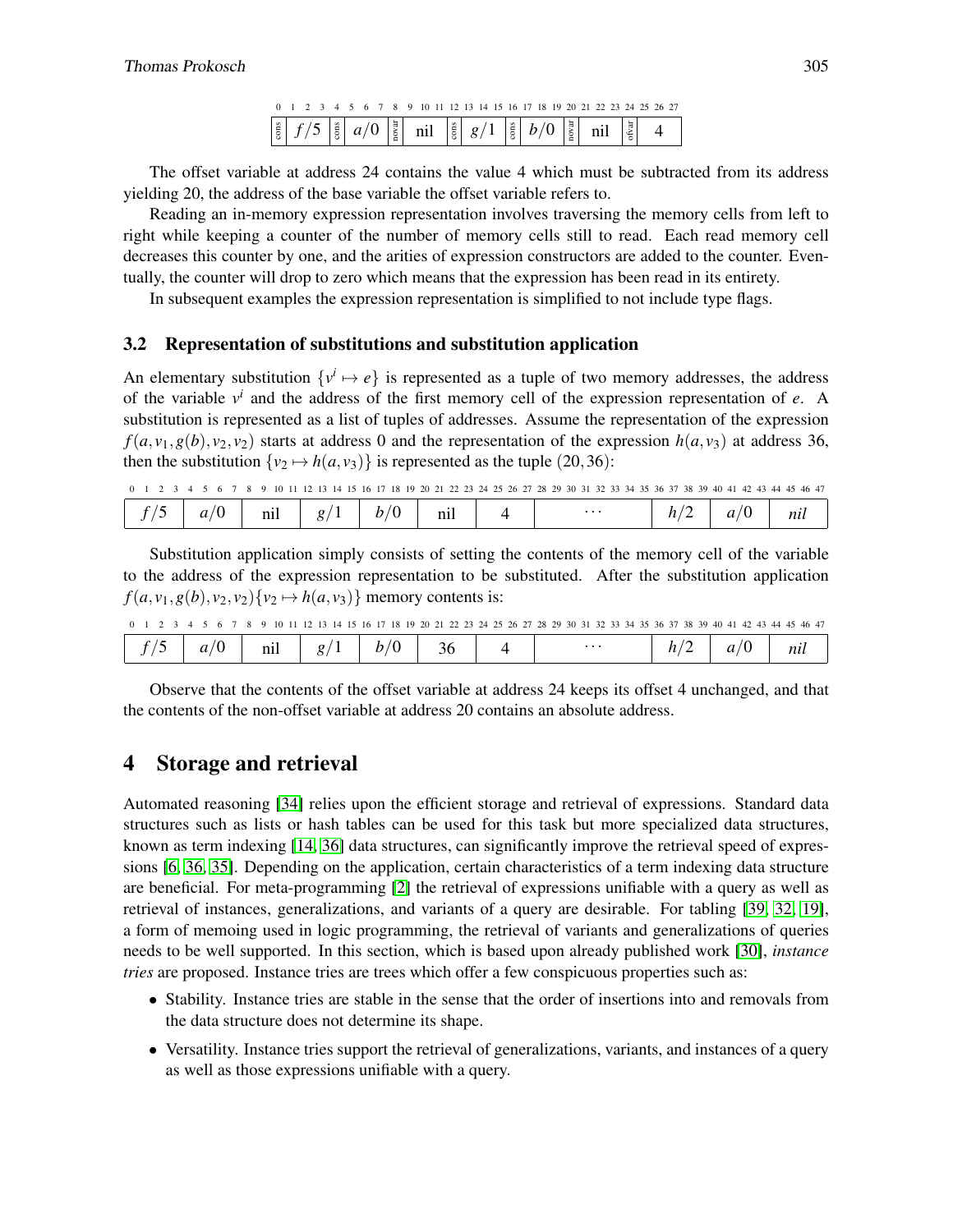- Incrementality. Instance tries are based upon the instance relationship which allows for incremental unification during expression retrieval.
- Perfect filtering. Some term indexing data structures require that the results of a query are postprocessed [\[14\]](#page-8-7). Instance tries do not require such post-processing because querying an instance trie always returns perfect results.

#### 4.1 Review of related work

Term indexing data structures are surveyed in the book [\[14\]](#page-8-7) and in the book chapter [\[36\]](#page-9-2) the latter containing some additional data structures which did not exist when the former was written. The latter does not describe dated term indexing data structures.

Tries were invented in 1959 for information re*trie*val [\[1\]](#page-7-5) while the name itself was coined one year later [\[9\]](#page-7-6). Tries exhibit a more conservative memory usage than lists or hash tables due to the fact that common word prefixes are shared and thus stored only once.

Coordinate indexing [\[16\]](#page-8-9) and path indexing [\[38\]](#page-9-6) consider positions (or sequences of positions, respectively, so-called *paths*) of symbols in a term with the goal of subdividing the set of terms into subsets. Both coordinate indexing and path indexing disregard variables in order to further lower memory consumption making them non-perfect filters: Subject to these limitations, terms  $f(v_0, v_1)$  and  $f(v_0, v_0)$  are considered to be equal which means that results returned from a query need to be post-processed to identify the false positives. Several variations of path indexing, such as Dynamic Path Indexing [\[23\]](#page-8-10) and Extended Path Indexing [\[12\]](#page-7-7) have been proposed, none of which are stable or perfect filters.

Discrimination trees [\[25,](#page-8-11) [26\]](#page-8-12) (with their variants Deterministic Discrimination Trees [\[11\]](#page-7-8) and Adaptive Discrimination Trees [\[37\]](#page-9-7)) were proposed as the first tree data structures particularly designed for term storage. However, all of them are non-perfect filters, a shortcoming that Abstraction Trees [\[27\]](#page-8-13) were able to remedy. Substitution Trees [\[13\]](#page-7-9) and Downward Substitution Trees [\[17\]](#page-8-14) further refine the idea of abstraction trees and have been recently extended to also support indexing of higher order terms [\[29\]](#page-8-15).

While Code Trees [\[40\]](#page-9-8) and Coded Context Trees [\[10\]](#page-7-10) are also frequently used in automated theorem provers both data structures are not versatile according to the characterization above.

#### 4.2 Order on expressions

A total order on expressions  $\leq_e$  is lexicographically derived from the total order  $\leq_c$ :

- $v_1 \lt_c v_2$  for variables  $v_1, v_2$  with an order  $\leq_v$  such that  $v_1 \lt_v v_2$ ,
- $v \lt_c s/a$  for variable *v* and non-variable symbol *s* with arity *a*,
- $s/a_1 < c s/a_2$  for non-variable symbol *s* and  $a_1 < a_2$ ,
- $s_1/a_1 \lt_c s_2/a_2$  for non-variable symbols  $s_1, s_2$  with an order  $\leq_{nv}$  such that  $s_1 \lt_{nv} s_2$ .

#### 4.3 Matching and unification modes

A versatile term indexing data structure needs to support the retrieval of expressions that are more general than, a variant of, an instance of, or unifiable with a query. For the construction and querying of instance tries, however, mutually exclusive definitions are required. Expression  $e_1$  is a variant (VR) of expression *e*<sub>2</sub> iff there exists a renaming substitution  $\rho$  for  $e_1$  such that  $e_1\rho = e_2$ .  $e_1$  is strictly more general (SG) than *e*<sub>2</sub> and *e*<sub>2</sub> is a strict instance (SI) of *e*<sub>1</sub> iff  $\sigma$  is a non-renaming substitution for *e*<sub>1</sub> such that *e*<sub>1</sub> $\sigma = e_2$ . *e*<sub>1</sub> and *e*<sub>2</sub> are only unifiable (OU) iff  $\exists \sigma$  (*e*<sub>1</sub> $\sigma$  = *e*<sub>2</sub> $\sigma$ ),  $\sigma$  is most general, and  $\sigma$  is not a renaming substitution for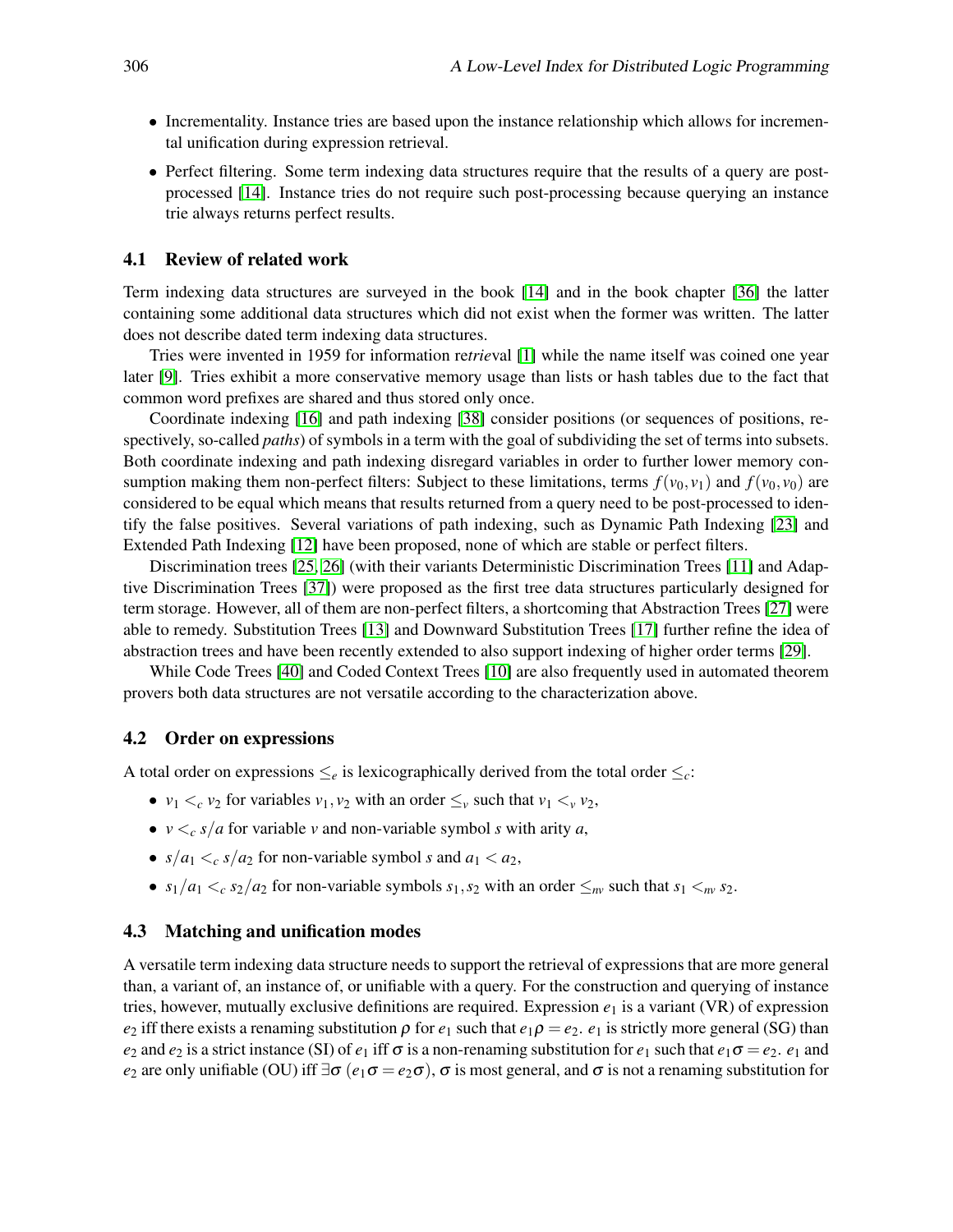

<span id="page-4-1"></span>



<span id="page-4-0"></span>Figure 1: Example of an instance trie Figure 2: Instance trie using substitutions

both *e*<sub>1</sub> and *e*<sub>2</sub>. *e*<sub>1</sub> and *e*<sub>2</sub> are non-unifiable (NU) iff ∀σ (*e*<sub>1</sub>σ ≠ *e*<sub>2</sub>σ). A matching-unification algorithm that is able to determine the mode for two expressions is given in Section [5.](#page-5-0)

#### 4.4 Instance tries

An instance trie is a tree *T* such that

- Every node of *T* except the root stores an expression.
- Every child *N<sup>c</sup>* of a node *N* in *T* is a strict instance of *N*.
- Siblings  $N_s$  in  $T$  are ordered by  $\lt_e$  as described above.

Figure [1](#page-4-0) shows an example of an instance trie storing six expressions. Figure [2](#page-4-1) shows the same trie using substitutions; this alternate representation is possible due to the strict instance relation between a node and its children. In this representation, repeated application of substitutions to the root variable  $v_0$ along a path yields the corresponding expression. The use of substitutions gives two advantages: First, common symbols are shared further reducing memory consumption. Second, querying an instance trie can make use of incremental unification resulting in faster retrieval.

*Retrieving* expressions from an instance trie *T* requires the following steps:

- 1. Top-down left-to-right traversal of the tree.
- 2. Expression *e* of each node *N* is unified with the query *q* to determine the matching and unification mode of *e* and *q* as outlined above.

All query modes except unification affect the traversal:

- Variant: The traversal can be interrupted as soon as an answer is found.
- Instance: If *e* is an instance of *q* then the sub-tree rooted at *N* does not need to be traversed: All children of *N* necessarily store instances of *q*.
- Generalization: The traversal can ignore all child nodes of a node which is not strictly more general than *q*.

*Insertion* of an expression *e* into an instance trie *T* involves first searching for a node *N* such that the expression of *N* is more general than *e* and the expressions of all children of *N* are not more general than *e*. If *e* is a variant of the expression in *N* then nothing is done. Otherwise, a new node  $N'$  containing expression  $e$  is inserted as a child of  $N$  (at the correct position among its siblings according to the order  $\lt_e$  defined above) and instances of *e* (found to the right of *N*') are inserted below *N*'.

*Deletion* of an expression  $e$  from an instance trie  $T$  requires retrieving the node  $N$  containing expression *e*. If such a node is found then this node *N* is deleted and, after this deletion, each child node of *N* is inserted into the node which, before the deletion, was the parent node of *N*.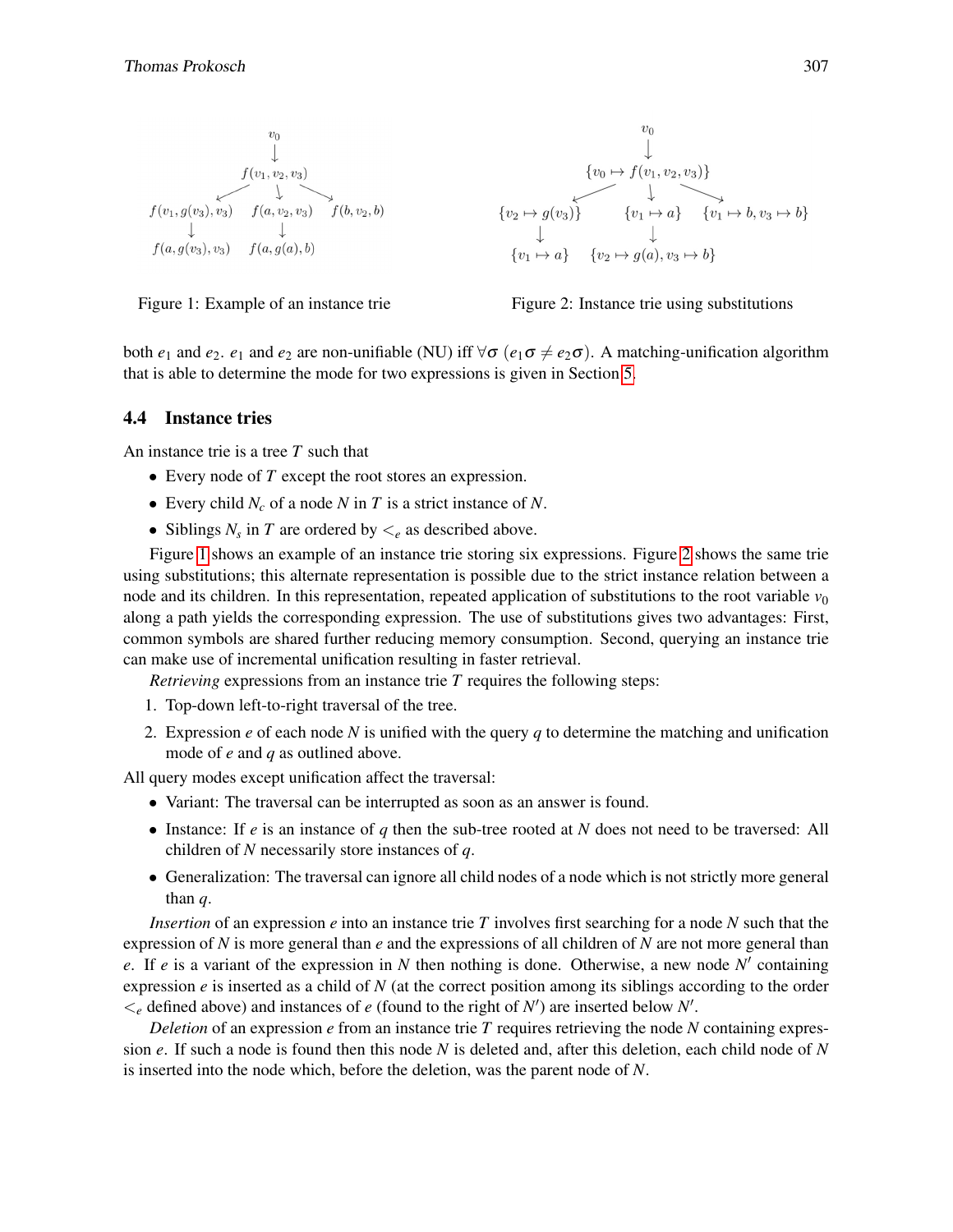# <span id="page-5-0"></span>5 Low-level unification

Unification, that is determining whether a pair of expressions has a most general unifier (MGU), is an integral part of every automated reasoning system and every logic programming language. Nevertheless, only little attention has been given to potential improvements which develop their full effect at machine level or in an interpreter run-time. This section, based on previously published work [\[31\]](#page-8-3), outlines a unification algorithm which has been specifically developed for such an environment.

## 5.1 Review of related work

Since Robinson introduced unification [\[33\]](#page-9-9), a wealth of research has been carried out on this subject [\[28,](#page-8-16) [3,](#page-7-11) [24,](#page-8-17) [8\]](#page-7-12). Nevertheless, only few algorithms are used in practice not only because more sophisticated algorithms are harder to implement but also, unexpectedly, Robinson's unification algorithm is still the most efficient [\[17\]](#page-8-14)! Consequently, Robinson's unification algorithm has been chosen as a starting point for the following unification algorithm.

## 5.2 A matching-unification algorithm

The algorithm unif(e1, e2) performs a left-to-right traversal of the representation of expressions  $e_1$ and *e*<sup>2</sup> whose first addresses are e1 and e2, respectively. Let c, c1, c2 be addresses of memory cells in the representation of  $e_1$  or  $e_2$ . In each step of the algorithm two memory cells are compared based on type and content using the following functions:

- type(c): Returns the type of the value stored at c, resulting in cons, novar, or ofvar.
- value(c): Value stored in memory cell c.
- arity $(c)$ : Arity of the constructor stored in memory cell c, or 0.
- $\bullet$  deref(c, S): Creates a new expression from the expression representation at c and applies substitution S to it.
- occurs-in(c1, c2): Checks whether variable at c1 occurs in expression at c2.

The algorithm sets and uses the following variables: A (short for "answer") is initialized with VR and contains VR, SG, SI, OU, or NU. Variables R1 and R2, both initialized with 1, contain the number of remaining memory cells to read. The algorithm terminates if  $R1 = 0$  and  $R2 = 0$ . S1 and S2 contain substitutions for variables in the expression representations of  $e_1, e_2$  and are initialized with the empty lists  $S1 := []$ ,  $S2 := []$ .

In each step of the algorithm two memory cells c1 and c2 are compared (starting with e1 and e2, respectively), with the following four possibilities for each cell, resulting in a total of 16 cases: type(ei) = cons, type(ei) = novar, type(ei) = ofvar && deref(ei, Si) != nil, and type(ei) = ofvar && deref(ei, Si) = nil.

Table [1](#page-6-0) shows the core of the matching-unification algorithm. For clarity and because the table is symmetric along its principal diagonal only the top-right half of the table contains entries. For space reasons, the table is abbreviated; for the full table refer to [\[31\]](#page-8-3).

## 5.3 Illustration of the matching-unification algorithm

An example should illustrate how the matching-unification algorithm works: Expression  $f(v_1, v_1)$  at address e1=0 shall be unified with expression  $f(a, a)$  at address e2=20: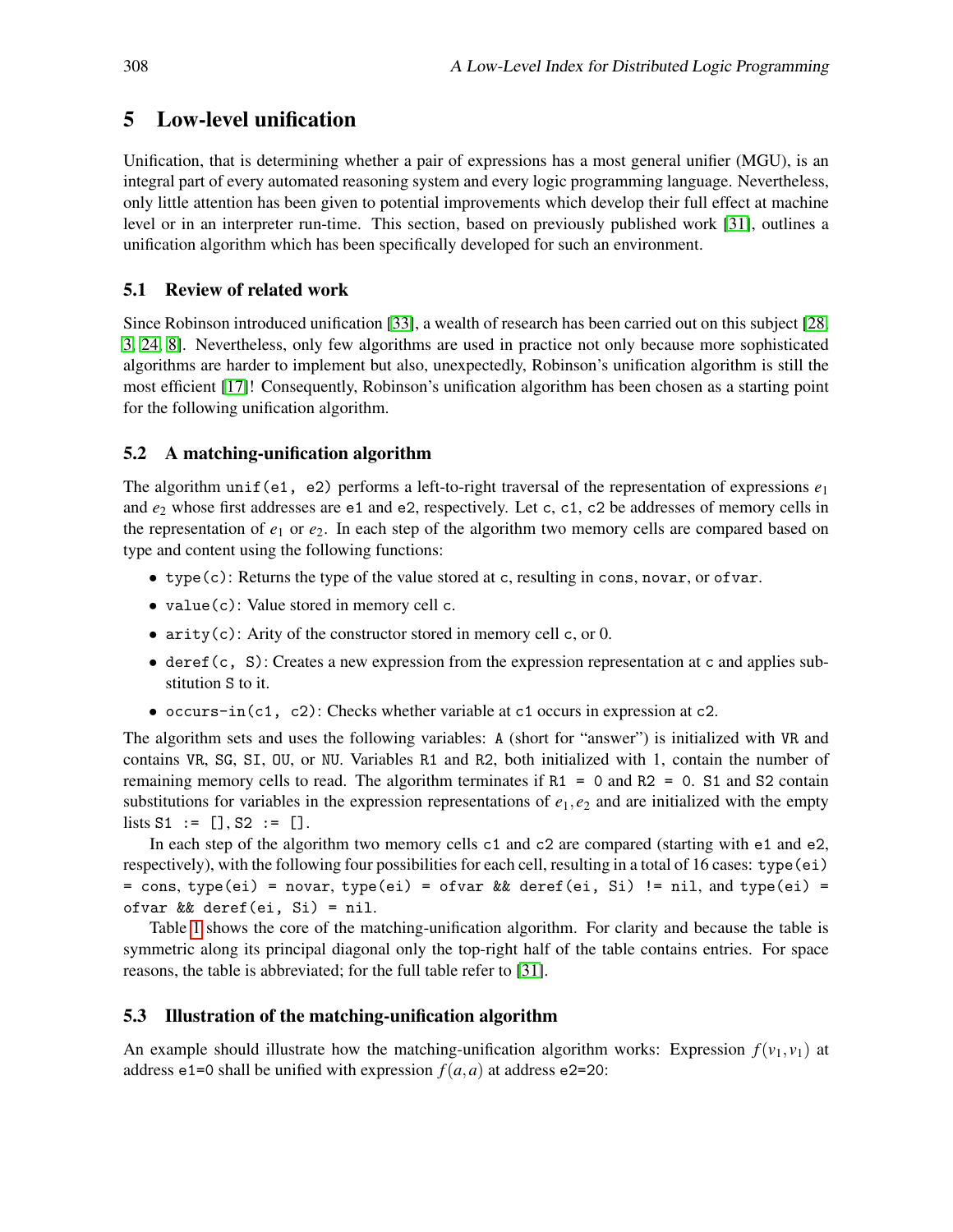| case                | cons           | novar        | ofvar && deref!=nil ofvar && deref=nil |                     |
|---------------------|----------------|--------------|----------------------------------------|---------------------|
| cons                | continue or NU | bind.        | dereference                            | <i>occurs check</i> |
|                     |                | change mode  | recursive call                         | (bind and OU) or NU |
| novar               |                | bind to left | bind, change mode                      | bind, change mode   |
| ofvar &&            |                |              | dereference                            | <i>occurs check</i> |
| $deref!=nil$        |                |              | recursive call                         | (bind and OU) or NU |
| ofvar &&            |                |              |                                        | bind                |
| $1 - 1 - 2 - 2 - 1$ |                |              |                                        |                     |

deref  $=$ nil  $|$ 

<span id="page-6-0"></span>Table 1: Core of the matching-unification algorithm, abbreviated

| 0 1 2 3 4 5 6 7 8 9 10 11 12 13 14 15 16 17 18 19 20 21 22 23 24 25 26 27 28 29 30 31 |  |  |  |  |  |  |          |  |  |  |  |  |  |  |  |
|---------------------------------------------------------------------------------------|--|--|--|--|--|--|----------|--|--|--|--|--|--|--|--|
|                                                                                       |  |  |  |  |  |  | $\cdots$ |  |  |  |  |  |  |  |  |

- 1. Initialization: A := VR; R1 := 1; R2 := 1; S1 := []; S2 := []
- 2. type(e1) = cons, type(e2) = cons, value(e1) = value(e2) Constructors  $f/2$  and  $f/2$  match with arity 2: R1 := R1+2 = 3; R2 := R2+2 = 3
- 3. Continue to next cell: Each cell consists of 4 bytes.

$$
e1 := e1+4 = 4; e2 := e2+4 = 24; R1 := R1-1 = 2; R2 := R2-1 = 2
$$

4.  $type(e1) = novar$ ,  $type(e2) = cons$ 

First, the non-offset variable at address e1=4 needs to be bound to the sub-expression starting with the constructor  $a/0$  at address e2=24 by adding the tuple (4, 24) to the substitution S1 :=  $[(4, 24)]$ . Note that no occurs check is required when introducing this binding; this is a speed improvement with respect to some other unification algorithms such as Robinson's algorithm [\[33\]](#page-9-9) or the algorithm from Martelli-Montanari [\[24\]](#page-8-17).

Then, change the mode by setting  $A: = S G$  since the non-offset variable at  $e1 = 4$  is strictly more general than the expression constructor  $a/0$  at e2=24.

5. Continue to next cell: Each cell consists of 4 bytes.

e1 :=  $e1+4 = 8$ ;  $e2 := e2+4 = 28$ ; R1 := R1-1 = 1; R2 := R2-1 = 1

6. type(e1) = ofvar, type(e2) =  $cons$ 

First, dereference e1 with S1 yielding address 24. Dereferencing address e2=28 yields 28. (The memory cell at address 28 contains a constructor.) Then, call the algorithm recursively with addresses 24 and 28.

- 7. The recursive call confirms the equality of the expression constructors *a*/0 at address 24 and *a*/0 at address 28, returning to the caller without any changes to variables A, R1, R2.
- 8. Continue to next cell: Each cell consists of 4 bytes.

e1 :=  $e1+4 = 12$ ;  $e2 := e2+4 = 32$ ; R1 := R1-1 = 0; R2 := R2-1 = 0

The algorithm terminates because R1 = 0 and R2 = 0. The result  $A = SG$  and  $S1 = [(4, 24)]$ , S2 = [] is returned to the caller. The result is correct since  $f(v_1, v_1)$  is strictly more general than *f*(*a*,*a*).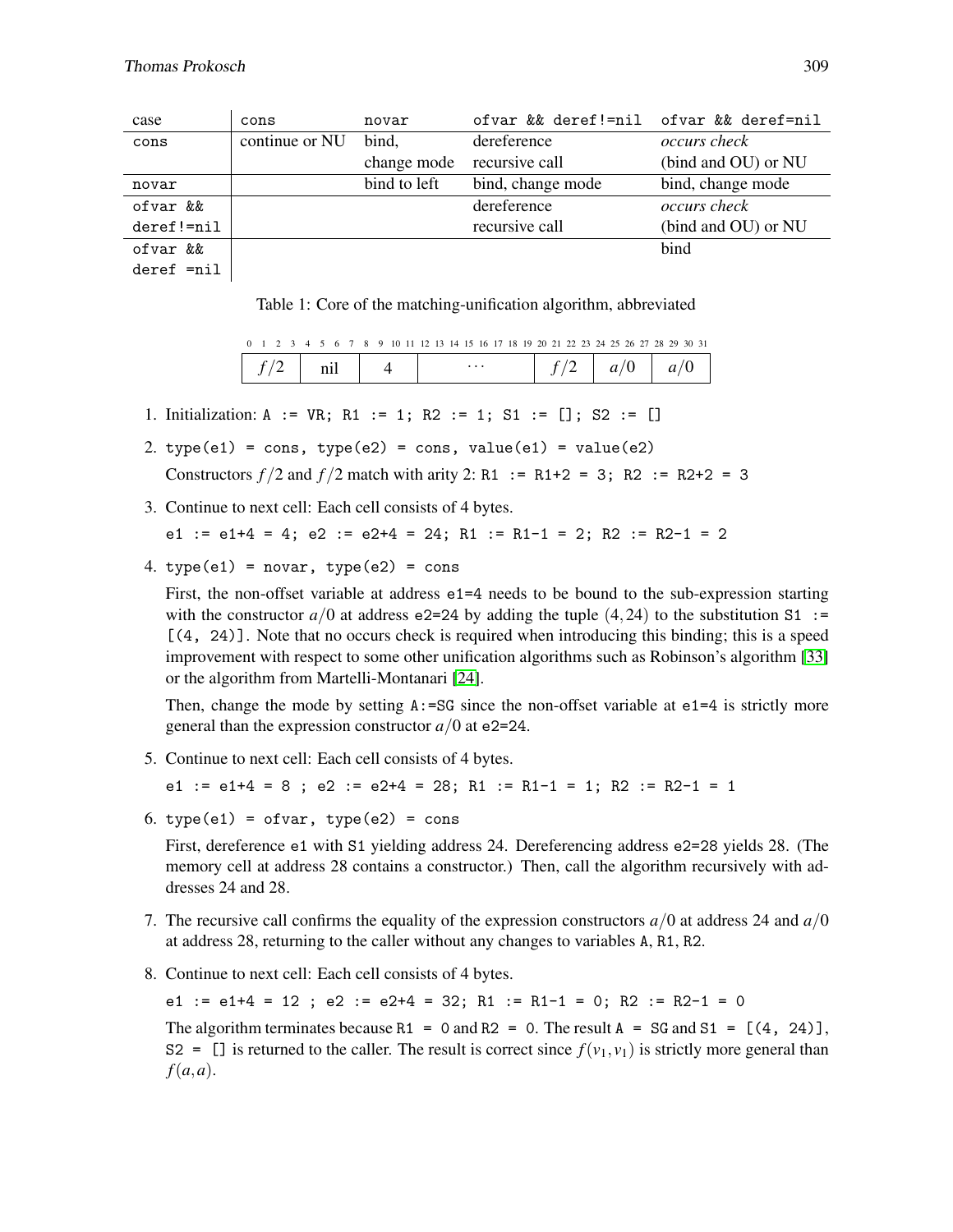# <span id="page-7-0"></span>6 Open issues and goals

While some progress towards a distributed logic programming language has already been made, there are still further challenges:

- Instance tries have been fully specified and their implementation is currently ongoing. Upon completion an empirical evaluation of instance tries together with a variety of common term indexing data structures need to verify the expected speed-up of instance tries.
- It is currently being investigated how stream processing can be integrated with logic programming.
- The forward-chaining resolution engine to derive the immediate consequences from a set of expressions in order to perform program evaluation has not been investigated so far.

Follow-up articles will report on each of those aspects of research.

## References

- <span id="page-7-5"></span>[1] René de la Briandais (1959): *File searching using variable length keys*. In: Proceedings of the Western Joint Computer Conference, pp. 295–298, doi[:10.1145/1457838.1457895.](http://dx.doi.org/10.1145/1457838.1457895)
- <span id="page-7-2"></span>[2] François Bry (2020): *In Praise of Impredicativity: A Contribution to the Formalization of Meta-Programming*. Theory and Practice of Logic Programming 20(1), pp. 99–146, doi[:10.1017/S1471068419000024.](http://dx.doi.org/10.1017/S1471068419000024) Available at [https://pms.ifi.lmu.de/publications/PMS-FB/](https://pms.ifi.lmu.de/publications/PMS-FB/PMS-FB-2018-2/PMS-FB-2018-2-paper-second-revision.pdf) [PMS-FB-2018-2/PMS-FB-2018-2-paper-second-revision.pdf](https://pms.ifi.lmu.de/publications/PMS-FB/PMS-FB-2018-2/PMS-FB-2018-2-paper-second-revision.pdf).
- <span id="page-7-11"></span>[3] Dennis de Champeaux (1986): *About the Paterson-Wegman Linear Unification Algorithm*. Journal of Computer and System Sciences 32(1), pp. 79–90, doi[:10.1016/0022-0000\(86\)90003-6.](http://dx.doi.org/10.1016/0022-0000(86)90003-6)
- <span id="page-7-1"></span>[4] Weidong Chen, Michael Kifer & David Scott Warren (1993): *HILOG: A Foundation for Higher-Order Logic Programming*. Journal of Logic Programming 15(3), pp. 187–230, doi[:10.1016/0743-1066\(93\)90039-J.](http://dx.doi.org/10.1016/0743-1066(93)90039-J)
- <span id="page-7-3"></span>[5] Jim Christian (1989): *Fast Knuth-Bendix Completion: Summary*. In Nachum Dershowitz, editor: Rewriting Techniques and Applications, 3rd International Conference (RTA'89), LNCS 355, Springer, pp. 551–555, doi[:10.1007/3-540-51081-8](http://dx.doi.org/10.1007/3-540-51081-8_136) 136.
- <span id="page-7-4"></span>[6] Jim Christian (1993): *Flatterms, Discrimination Nets, and Fast Term Rewriting*. Journal of Automated Reasoning 10(1), pp. 95–113, doi[:10.1007/BF00881866.](http://dx.doi.org/10.1007/BF00881866)
- [7] Maarten H. van Emden & Robert A. Kowalski (1976): *The Semantics of Predicate Logic as a Programming Language*. Journal of the ACM 23(4), pp. 733–742, doi[:10.1145/321978.321991.](http://dx.doi.org/10.1145/321978.321991)
- <span id="page-7-12"></span>[8] Gonzalo Escalada-Imaz & Malik Ghallab (1988): *A Practically Efficient and Almost Linear Unification Algorithm*. Artificial Intelligence 36(2), pp. 249–263, doi[:10.1016/0004-3702\(88\)90005-7.](http://dx.doi.org/10.1016/0004-3702(88)90005-7)
- <span id="page-7-6"></span>[9] Edward Fredkin (1960): *Trie Memory*. Communications of the ACM 3(9), pp. 490–499, doi[:10.1145/367390.367400.](http://dx.doi.org/10.1145/367390.367400)
- <span id="page-7-10"></span>[10] Harald Ganzinger, Robert Nieuwenhuis & Pilar Nivela (2004): *Fast Term Indexing with Coded Context Trees*. Journal of Automated Reasoning 32(2), pp. 103–120, doi[:10.1023/B:JARS.0000029963.64213.ac.](http://dx.doi.org/10.1023/B:JARS.0000029963.64213.ac)
- <span id="page-7-8"></span>[11] Albert Gräf (1991): *Left-to-Right Tree Pattern Matching*. In Ronald V. Book, editor: Rewriting Techniques and Applications, 4th International Conference (RTA'91), LNCS 488, Springer, pp. 323–334, doi[:10.1007/3-](http://dx.doi.org/10.1007/3-540-53904-2_107) [540-53904-2](http://dx.doi.org/10.1007/3-540-53904-2_107) 107.
- <span id="page-7-7"></span>[12] Peter Graf (1994): *Extended Path-Indexing*. In Alan Bundy, editor: 2nd Conference on Automated Deduction (CADE), LNCS 814, Springer, pp. 514–528, doi[:10.1007/3-540-58156-1](http://dx.doi.org/10.1007/3-540-58156-1_37) 37.
- <span id="page-7-9"></span>[13] Peter Graf (1995): *Substitution Tree Indexing*. In Jieh Hsiang, editor: 6th International Conference on Rewriting Techniques and Applications (RTA'95), LNCS 914, Springer, pp. 117–131, doi[:10.1007/3-540-](http://dx.doi.org/10.1007/3-540-59200-8_52) [59200-8](http://dx.doi.org/10.1007/3-540-59200-8_52) 52.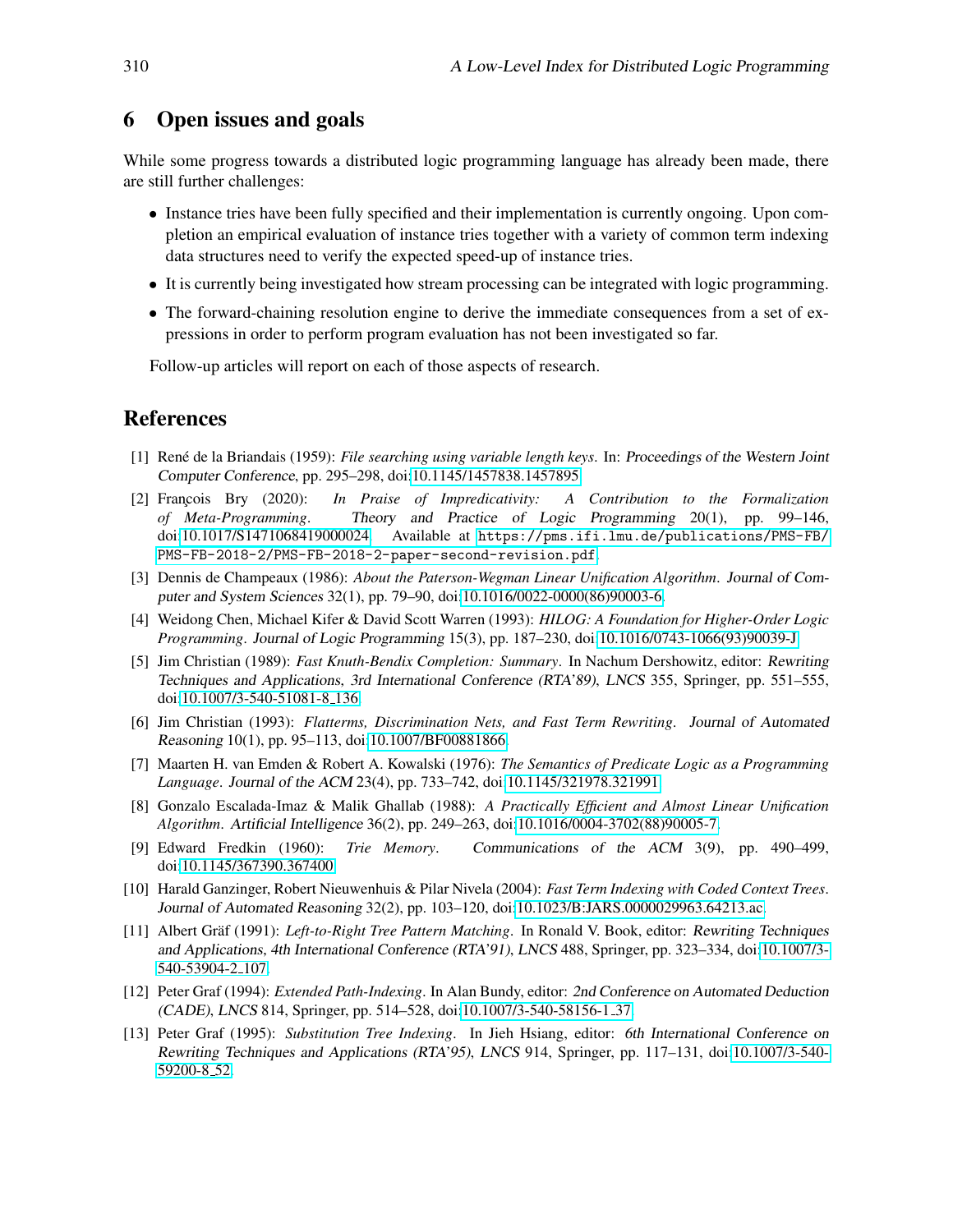- <span id="page-8-7"></span>[14] Peter Graf (1995): *Term Indexing*. LNCS 1053, Springer, doi[:10.1007/3-540-61040-5.](http://dx.doi.org/10.1007/3-540-61040-5)
- <span id="page-8-0"></span>[15] C. Cordell Green (1969): *Application of Theorem Proving to Problem Solving*. In Donald E. Walker & Lewis M. Norton, editors: Proceedings of the 1st International Joint Conference on Artificial Intelligence, William Kaufmann, pp. 219–240. Available at <http://ijcai.org/Proceedings/69/Papers/023.pdf>.
- <span id="page-8-9"></span>[16] Carl Hewitt (1972): *Description and Theoretical Analysis (Using Schemata) of Planner*. Ph.D. thesis, Artificial Intelligence Laboratory, Massachusetts Institute of Technology. Available at [http://hdl.handle.](http://hdl.handle.net/1721.1/6916) [net/1721.1/6916](http://hdl.handle.net/1721.1/6916).
- <span id="page-8-14"></span>[17] Kryštof Hoder & Andrei Voronkov (2009): *Comparing Unification Algorithms in First-Order Theorem Proving*. In Bärbel Mertsching, Marcus Hund & Muhammad Zaheer Aziz, editors: KI 2009: Advances in Artificial Intelligence (KI'09), LNCS 5803, Paderborn, Germany, pp. 435–443, doi[:10.1007/978-3-642-04617-](http://dx.doi.org/10.1007/978-3-642-04617-9_55) 9 [55.](http://dx.doi.org/10.1007/978-3-642-04617-9_55)
- <span id="page-8-5"></span>[18] Yuejun Jiang (1994): *Ambivalent Logic as the Semantic Basis of Metalogic Programming*. In Pascal Van Hentenryck, editor: Logic Programming, Proceedings of the Eleventh International Conference, MIT Press, Santa Marherita Ligure, Italy, pp. 387–401.
- <span id="page-8-8"></span>[19] Ernie Johnson, C. R. Ramakrishnan, I. V. Ramakrishnan & Prasad Rao (1999): *A Space Efficient Engine for Subsumption-Based Tabled Evaluation of Logic Programs*. In Aart Middeldorp & Taisuke Sato, editors: Functional and Logic Programming, 4th Fuji International Symposium (FLOPS'99), LNCS 1722, Springer, Tsukuba, Japan, pp. 284–300, doi[:10.1007/10705424](http://dx.doi.org/10.1007/10705424_19) 19.
- <span id="page-8-6"></span>[20] Marianne B. Kalsbeek & Yuejun Jiang (1995): *Meta-Logics and Logic Programming*, chapter A Vademecum of Ambivalent Logic, pp. 27–56. Computation and Complexity Theory, MIT Press. Available at [https:](https://www.illc.uva.nl/Research/Publications/Reports/CT-1995-01.text.pdf) [//www.illc.uva.nl/Research/Publications/Reports/CT-1995-01.text.pdf](https://www.illc.uva.nl/Research/Publications/Reports/CT-1995-01.text.pdf).
- <span id="page-8-1"></span>[21] Robert A. Kowalski (1974): *Predicate Logic as Programming Language*. In Jack L. Rosenfeld, editor: Information Processing, Proceedings of the 6th IFIP Congress, North-Holland, pp. 569–574. Available at <http://www.doc.ic.ac.uk/~rak/papers/IFIP%2074.pdf>.
- <span id="page-8-2"></span>[22] Robert A. Kowalski (1979): *Algorithm = Logic + Control*. Communication of the ACM 22(7), pp. 424–436, doi[:10.1145/359131.359136.](http://dx.doi.org/10.1145/359131.359136)
- <span id="page-8-10"></span>[23] Reinhold Letz, Johann Schumann, Stefan Bayerl & Wolfgang Bibel (1992): *SETHEO: A high-performance theorem prover*. Journal of Automated Reasoning 8(2), pp. 183–212, doi[:10.1007/BF00244282.](http://dx.doi.org/10.1007/BF00244282)
- <span id="page-8-17"></span>[24] Alberto Martelli & Ugo Montanari (1982): *An Efficient Unification Algorithm*. ACM Transaction on Programming Language Systems (TOPLAS'82) 4(2), pp. 258–282, doi[:10.1145/357162.357169.](http://dx.doi.org/10.1145/357162.357169)
- <span id="page-8-11"></span>[25] William McCune (1988): *An indexing mechanism for finding more general formulas*. Association for Automated Reasoning Newsletter 9.
- <span id="page-8-12"></span>[26] William McCune (1992): *Experiments with Discrimination-Tree Indexing and Path Indexing for Term Retrieval*. Journal of Automated Reasoning 9, pp. 147–167, doi[:10.1007/BF00245458.](http://dx.doi.org/10.1007/BF00245458)
- <span id="page-8-13"></span>[27] Hans Jürgen Ohlbach (1990): *Abstraction Tree Indexing for Terms*. In: 9th European Conference on Artificial Intelligence (ECAI'90), pp. 479–484.
- <span id="page-8-16"></span>[28] Michael Stewart Paterson & M.N. Wegman (1978): *Linear Unification*. Journal of Computer and System Sciences 16(2), pp. 158–167, doi[:10.1016/0022-0000\(78\)90043-0.](http://dx.doi.org/10.1016/0022-0000(78)90043-0)
- <span id="page-8-15"></span>[29] Brigitte Pientka (2009): *Higher-Order Term Indexing Using Substitution Trees*. ACM Transactions on Computational Logic (TOCL) 11(1), pp. 6:1–6:40, doi[:10.1145/1614431.1614437.](http://dx.doi.org/10.1145/1614431.1614437)
- <span id="page-8-4"></span>[30] Thomas Prokosch & François Bry (2020): *Give Reasoning a Trie*. In: 7th Workshop on Practical Aspects of Automated Reasoning (PAAR'20), CEUR Workshop Proceedings, Aachen. To appear.
- <span id="page-8-3"></span>[31] Thomas Prokosch & François Bry (2020): *Unification on the Run*. In Temur Kutsia & Andrew M. Marshall, editors: The 34th International Workshop on Unification (UNIF'20), RISC Report Series 20-10, Research Institute for Symbolic Computation, Johannes Kepler University, Linz, Austria, pp. 13:1–13:5. Available at [https://www.risc.jku.at/publications/download/risc\\_6129/proceedings-UNIF2020.pdf](https://www.risc.jku.at/publications/download/risc_6129/proceedings-UNIF2020.pdf).